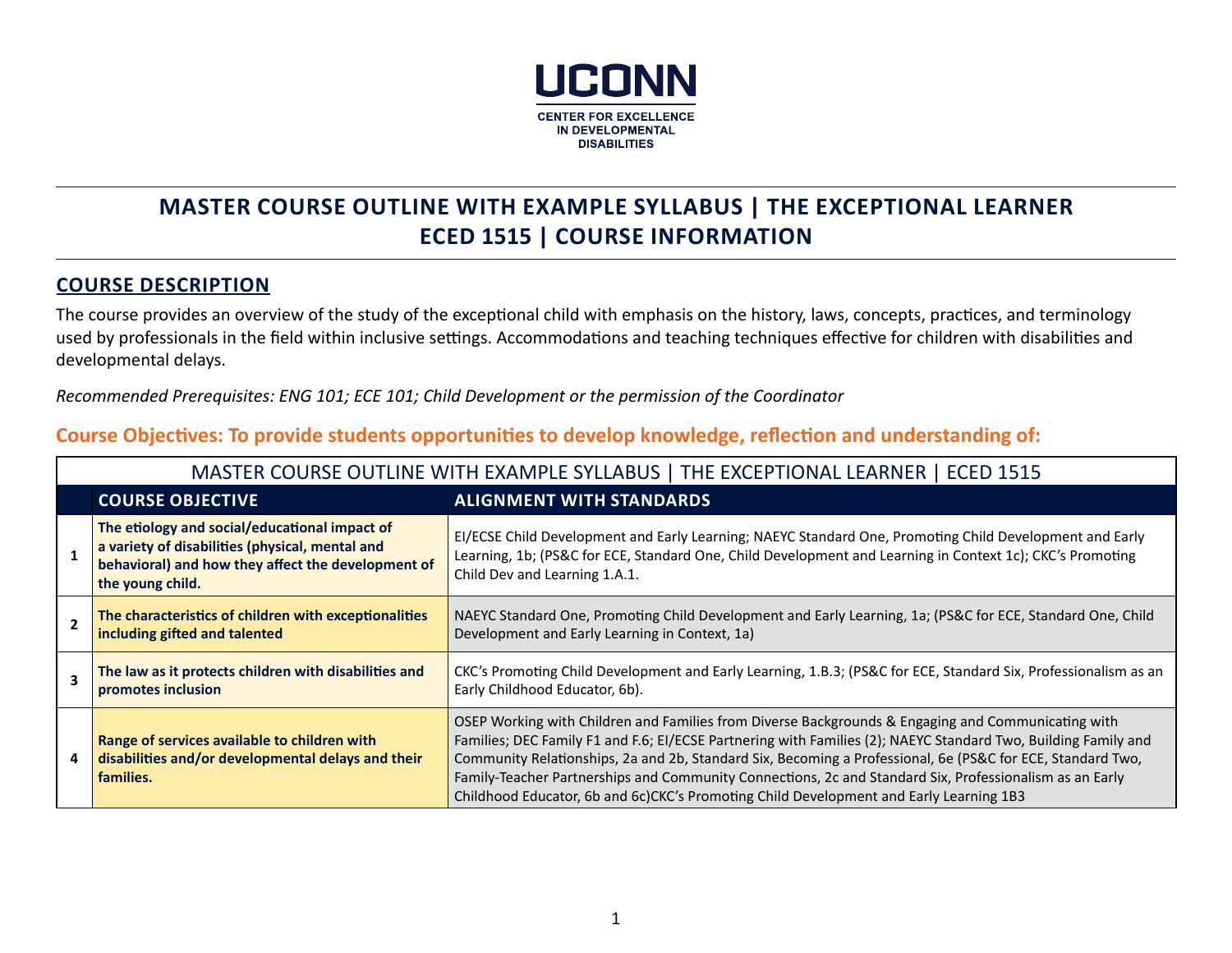#### MASTER COURSE OUTLINE WITH EXAMPLE SYLLABUS | THE EXCEPTIONAL LEARNER | ECED 1515 **COURSE OBJECTIVE ALIGNMENT WITH STANDARDS 5 Accommodations, modifications, and adaptations in learning and care environments so that children with special needs can be successfully educated with their peers without disabilities in the least restrictive environment.** OSEP Intervention and instruction, Literacy & STEM, Technology; DEC Instruction INS4, and Environments E4; EI/ ECSE Using Responsive, Reciprocal Interactions, Interventions, & Instruction, Child Development & Early Learning and Application of Curriculum Framework in the Planning of Meaningful Learning Experiences; NAEYC Standard Four, Using Developmentally Effective Approaches, 4b; (PS&C for ECE, Standard Four Developmentally, Culturally, and Linguistically Appropriate Teaching Practices, 4b and 4c); CKC's Promoting Child Development and Early Learning, 1.B.3, and Observing, Documenting and Assessing, 4.A.1 **6 The significance of partnering and collaborating with families and professionals on behalf of children with disabilities.** OSEP Working with Children and Families from Diverse Backgrounds and Engaging and Communicating with Families and Collaborating; DEC Family F1, F6 and Teaming and Collaboration TC2; EI/ECSE Partnering with Families (2) and Collaboration and Teaming; NAEYC Standard Two, Building Family and Community Relationships, 2a and 2b; ( PS&C for ECE, Standard Two, Family-Teacher Partnerships and Community Connections, 2b and 2c,and Standard Six, Professionalism as an Early Childhood Educator, 6a and 6c); CKC's Promoting Child Development and Early Learning 1B3, Building Family and Community Relationships 5.A1 and 5A2 **7 Developmentally appropriate program (DAP) experiences and environments that are sensitive to diversity in culture, ability and background** OSEP Intervention and Instruction, Literacy and STEM, Working with Children and Families from Diverse Backgrounds, and Supporting Social & Emotional Development; DEC Instruction INS4, Families F1, Interaction INT2; EI/ECSE Using Responsive, Reciprocal Interactions, Interventions & Instruction, and Application of Curriculum Frameworks in the Planning of Meaningful Learning Experiences; NAEYC Standard Two, Building Family and Community Relationships 2a, Standard Four, Using Developmentally Effective Approaches 4a & 4b and Using Content Knowledge to Build Meaningful Curriculum 5a.; (PS&C for ECE, Standard Two, Family-Teacher Partnerships and Community Connections. 2a, Standard Four, Developmentally, Culturally, and Linguistically Appropriate Teaching Practices , 4c, Standard Five, Knowledge, Application, and Integration of Academic Content in the Early Childhood Curriculum , 5b); CKC 's Building a Meaningful Planned Program of Learning and Development 3A3 and Building Family and Community Relationships 5.A1. **8 Behavior as a means of communication for all children including those with disabilities, developmental delays, language and/or cultural differences** OSEP. Supporting Social and Emotional Development, DEC, Interaction, INT2, EI/ECSE, Interaction, Intervention and Instruction, NAEYC, Standard Four, Using Developmentally Effective Approaches, 4a, (PS&C for ECE, Standard Four, Developmentally, Culturally, and Linguistically Appropriate Teaching Practices , 4c); CKC's Using Developmentally Effective Approaches for Facilitating Experiences, 2.A.2. Interactions and Experiences: SC level 2d. **9 The identification and referral process when appropriate including transitioning children between programs and services.** OSEP Transitions, DEC Transitions TR2; NAEYC Standard Six, Becoming a Professional, 6b; (PS&C for ECE, Standard Six, Professionalism as an Early Childhood Educator, 6a and 6b)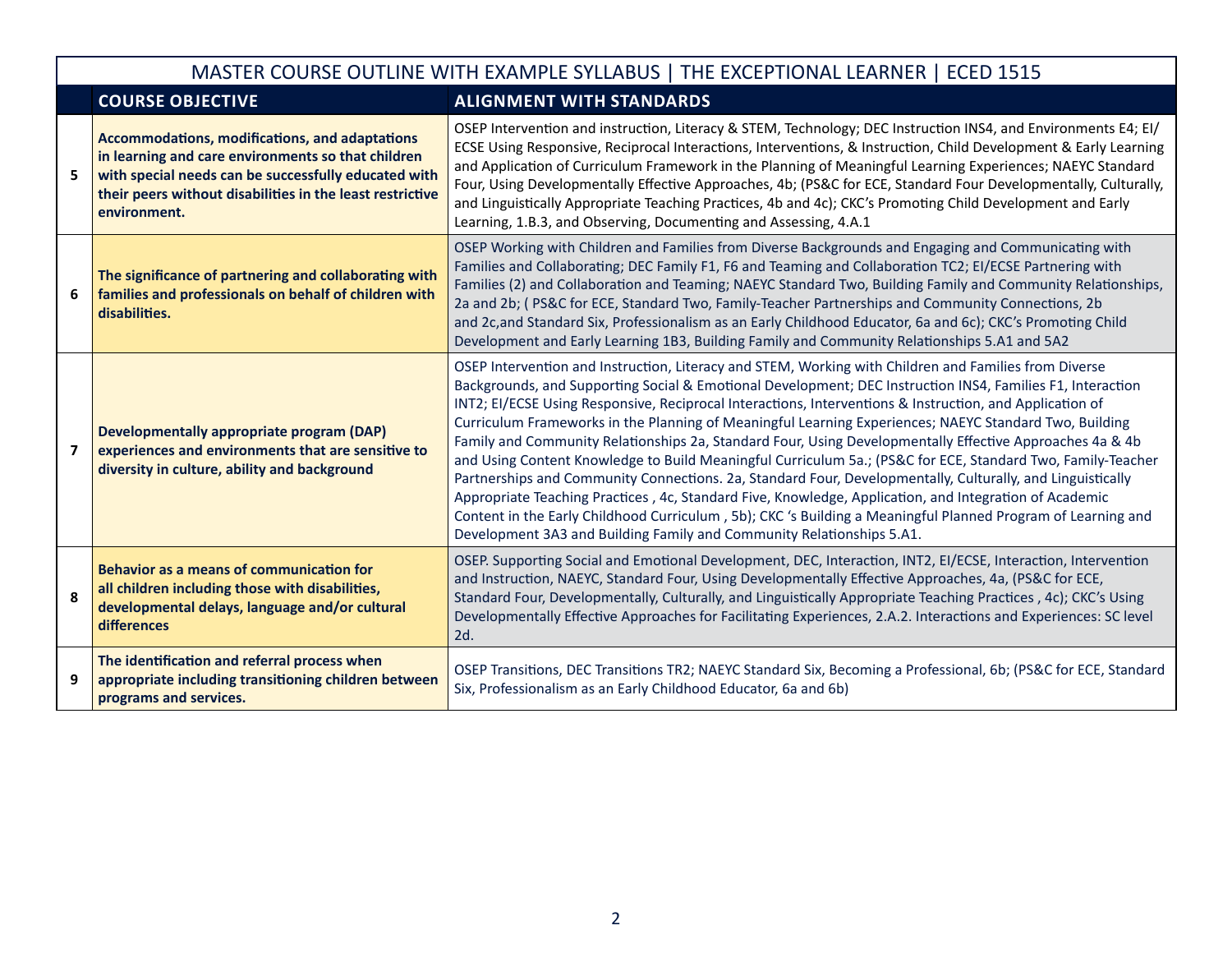# **Student Outcomes: Upon completion of this course, students will be able to:**

|                         | MASTER COURSE OUTLINE WITH EXAMPLE SYLLABUS   THE EXCEPTIONAL LEARNER   ECED 1515                                                                                                                                                                   |                                                                                                                                                                                                                                                                                                                                                                                                                                                                                                                                                                                                                                                                                                                                                                                                                                                                                                                                                                                                                                                                                                                          |  |  |  |
|-------------------------|-----------------------------------------------------------------------------------------------------------------------------------------------------------------------------------------------------------------------------------------------------|--------------------------------------------------------------------------------------------------------------------------------------------------------------------------------------------------------------------------------------------------------------------------------------------------------------------------------------------------------------------------------------------------------------------------------------------------------------------------------------------------------------------------------------------------------------------------------------------------------------------------------------------------------------------------------------------------------------------------------------------------------------------------------------------------------------------------------------------------------------------------------------------------------------------------------------------------------------------------------------------------------------------------------------------------------------------------------------------------------------------------|--|--|--|
|                         | <b>STUDENT OUTCOMES</b>                                                                                                                                                                                                                             | <b>ALIGNMENT WITH STANDARDS</b>                                                                                                                                                                                                                                                                                                                                                                                                                                                                                                                                                                                                                                                                                                                                                                                                                                                                                                                                                                                                                                                                                          |  |  |  |
| $\mathbf 1$             | Describe the etiology and social/educational impact<br>of a variety of disabilities (physical, mental and<br>behavioral) and how they affect the development of<br>the young child.                                                                 | EI/ECSE Child Development and Early Learning; NAEYC Standard One, Promoting Child Development and Early<br>Learning, 1b; (PS&C for ECE, Standard One, Child Development and Learning in Context 1c) CKC's Promoting Child<br>Development and Early Learning 1.A.1.                                                                                                                                                                                                                                                                                                                                                                                                                                                                                                                                                                                                                                                                                                                                                                                                                                                       |  |  |  |
| $\overline{2}$          | Identify the characteristics of children with<br>exceptionalities including gifted and talented.                                                                                                                                                    | NAEYC Standard One, Promoting Child Development and Early Learning, 1a; (PS&C for ECE, Standard One, Child<br>Development and Early Learning in Context, 1a)                                                                                                                                                                                                                                                                                                                                                                                                                                                                                                                                                                                                                                                                                                                                                                                                                                                                                                                                                             |  |  |  |
| $\overline{\mathbf{3}}$ | Discuss the law as it protects children with<br>disabilities and promotes inclusion.                                                                                                                                                                | CKC's Promoting Child Development and Early Learning, 1.B.3; (PS&C for ECE, Standard Six, Professionalism as an<br>Early Childhood Educator, 6b).                                                                                                                                                                                                                                                                                                                                                                                                                                                                                                                                                                                                                                                                                                                                                                                                                                                                                                                                                                        |  |  |  |
| 4                       | Compare and contrast the range of services available<br>to children with disabilities and/or developmental<br>delays and their families.                                                                                                            | (OSEP Working with Children and Families from Diverse Backgrounds and Engaging and Communicating with<br>Families; DEC Family F1 and F.6; EI/ECSE Partnering with Families (2); NAEYC Standard Two, Building Family and<br>Community Relationships, 2b, and NAEYC Standard Six, Becoming a Professional, 6e; (PS&C for ECE, Standard<br>Two, Family-Teacher Partnerships and Community Connections, 2c and Standard Six, Professionalism as an Early<br>Childhood Educator, 6b and 6c)CKC's Promoting Child Development and Early Learning, 1.B.3.)                                                                                                                                                                                                                                                                                                                                                                                                                                                                                                                                                                      |  |  |  |
| 5                       | Develop modifications, adaptations and/or<br>accommodations in learning and care environments<br>so that children with special needs can be<br>successfully educated with their peers without<br>disabilities in the least restrictive environment. | OSEP Intervention and Instruction, Literacy and STEM and Technology; DEC Instruction, INS4 and E4; EI/ECSE<br>Using Responsive, Reciprocal Interactions, Interventions, and Instruction and Child Development and Early<br>Learning and Application of Curriculum Framework in the Planning of Meaningful Learning Experiences; NAEYC<br>Standard Four, 4B; (PS&C for ECE, Standard Developmentally, Culturally, and Linguistically Appropriate Teaching<br>Practices, 4b and 4c); CKC's Promoting Child Development and Early Learning, 1.B.3, and Observing, Documenting<br>and Assessing, 4.A.1                                                                                                                                                                                                                                                                                                                                                                                                                                                                                                                       |  |  |  |
| 6                       | Advocate for partnering and collaborating with<br>families and professionals on behalf of children with<br>disabilities                                                                                                                             | OSEP Working with Children and Families from Diverse Backgrounds, Engaging and Communicating with Families<br>and Collaborating; DEC Family F1 and F6 and Teaming and Collaboration, TC2; EI/ECSE Partnering with Families<br>(2) and Collaboration and Teaming; NAEYC Standard Two, Building Family and Community Relationships. 2a and<br>2b; Standard Six, 6e; (PS&C for ECE, Standard Two, Family-Teacher Partnerships and Community Connections,<br>2b and 2c, Standard Six, Professionalism as an Early Childhood Educator, 6a and 6c); CKC 's, Promoting Child<br>Development and Early Learning, 1.B.3 and Building Family and Community Relationships, 5.A.1 and 5.A.2,                                                                                                                                                                                                                                                                                                                                                                                                                                         |  |  |  |
| 7                       | Plan DAP experiences and environments that<br>are sensitive to diversity in culture, ability, and<br>background.*                                                                                                                                   | OSEP Intervention and Instruction, Literacy and STEM, Working with Children and Families from Diverse<br>Backgrounds, and Supporting Social & Emotional Development; DEC Instruction INS4, Family, F1, and Interaction,<br>INT2; El/ECSE Using Responsive, Reciprocal Interactions, Interventions and Instruction, and Application of<br>Curriculum Frameworks in the Planning of Meaningful Learning Experiences; NAEYC Standard Two, Building<br>Family and Community Relationships, 2a, Standard Four, Using Developmentally Effective Approaches, 4a and<br>4b; and Standards Five, Using Content Knowledge to Build Meaningful Curriculum, 5a.; (PS&C for ECE, Standard<br>Two, Family-Teacher Partnerships and Community Connections. 2a, Standard Four, Developmentally, Culturally,<br>and Linguistically Appropriate Teaching Practices, 4c, Standard Five, Knowledge, Application, and Integration<br>of Academic Content in the Early Childhood Curriculum, 5b); CKC 's Building a Meaningful Planned Program of<br>Learning and Development, 3.A.3., and Building Family and Community Relationships, 5.A.1. |  |  |  |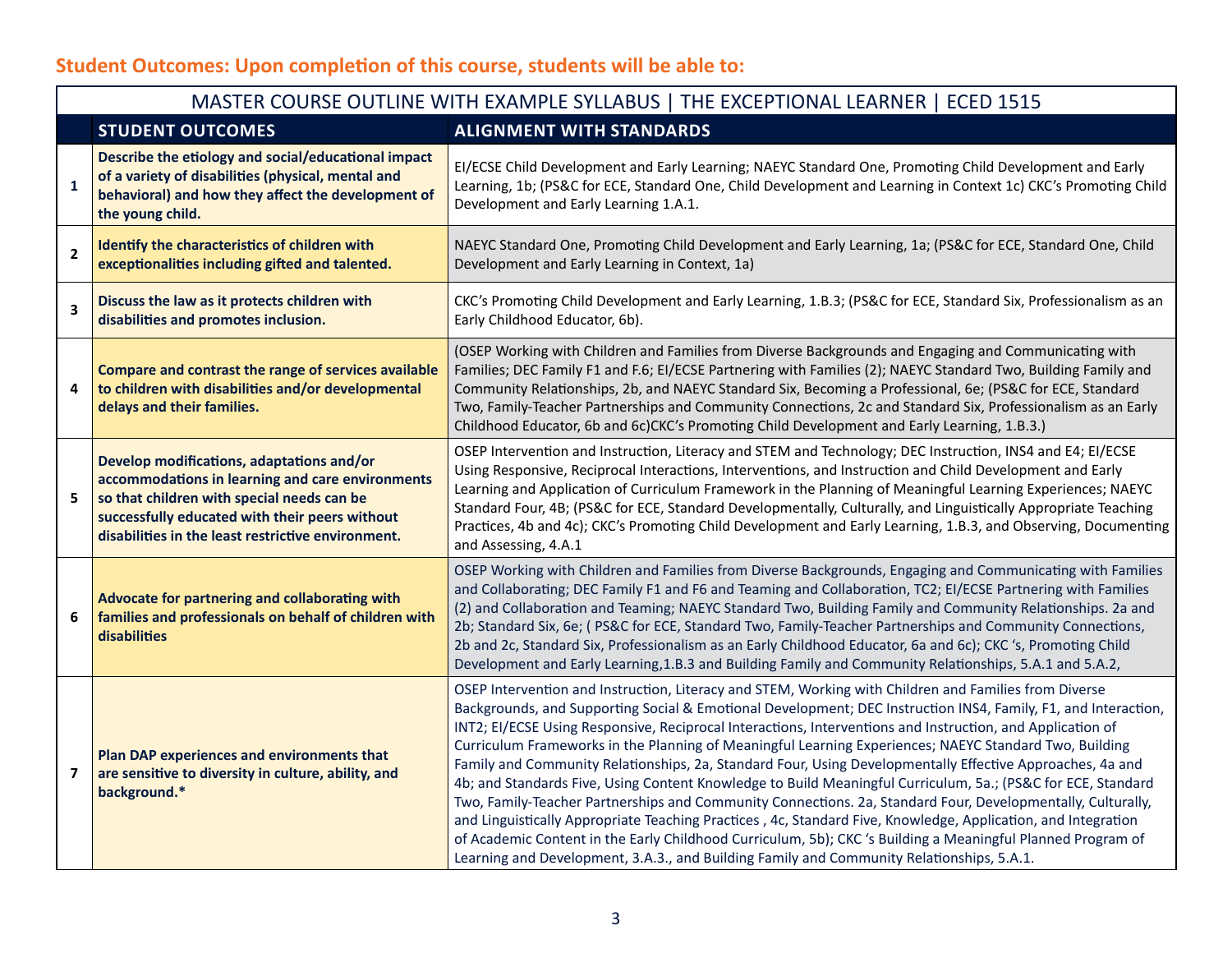| MASTER COURSE OUTLINE WITH EXAMPLE SYLLABUS   THE EXCEPTIONAL LEARNER   ECED 1515                                                                                                                                                    |                                                                                                                                                                                                                                                                                                                                                                                                                                                                   |  |  |  |
|--------------------------------------------------------------------------------------------------------------------------------------------------------------------------------------------------------------------------------------|-------------------------------------------------------------------------------------------------------------------------------------------------------------------------------------------------------------------------------------------------------------------------------------------------------------------------------------------------------------------------------------------------------------------------------------------------------------------|--|--|--|
| <b>STUDENT OUTCOMES</b><br><b>ALIGNMENT WITH STANDARDS</b>                                                                                                                                                                           |                                                                                                                                                                                                                                                                                                                                                                                                                                                                   |  |  |  |
| Understand behavior as a means of communication<br>for all children including those with disabilities,<br>developmental delays, language and/or cultural<br>differences and identify a variety of behavior<br>management techniques. | OSEP. Supporting Social and Emotional Development, DEC, Interaction, INT2, EI/ECSE, Interaction, Intervention and<br>Instruction, NAEYC, Standard Four, Using Developmentally Effective Approaches, 4a, (PS&C for ECE, Standard Four,<br>Developmentally, Culturally, and Linguistically Appropriate Teaching Practices, 4c); CKC's Using Developmentally<br>Effective Approaches for Facilitating Experiences, 2.A.2. Interactions and Experiences: SC level 2d. |  |  |  |
| Delineate the steps of the identification and referral<br>process when appropriate including transitioning<br>children between programs and services.                                                                                | OSEP Transitions, DEC Transitions TR2; NAEYC, Standard Six, Becoming a Professional, 6b; (PS&C for ECE, Standard<br>Six, Professionalism as an Early Childhood Educator, 6a and 6b).                                                                                                                                                                                                                                                                              |  |  |  |

# **Course Content:**

|                         | MASTER COURSE OUTLINE WITH EXAMPLE SYLLABUS   THE EXCEPTIONAL LEARNER   ECED 1515                                                                                                                                      |                                                                                                                                                                                                                                                                                                                                                           |  |  |  |
|-------------------------|------------------------------------------------------------------------------------------------------------------------------------------------------------------------------------------------------------------------|-----------------------------------------------------------------------------------------------------------------------------------------------------------------------------------------------------------------------------------------------------------------------------------------------------------------------------------------------------------|--|--|--|
|                         | <b>COURSE CONTENT</b>                                                                                                                                                                                                  | <b>ALIGNMENT WITH STANDARDS</b>                                                                                                                                                                                                                                                                                                                           |  |  |  |
|                         | The philosophy of inclusion; benefits, ethics and<br>challenges                                                                                                                                                        | EI/ECSE Professionalism and Ethical Practices; NAEYC, Standard Six; Becoming a Professional 6b; (PS&C for ECE,<br>Standard Six, Professionalism as an Early Childhood Educator, 6a)                                                                                                                                                                       |  |  |  |
| $\overline{\mathbf{z}}$ | Federal and state legislation and public policy<br>pertaining to early intervention.                                                                                                                                   | CKC's, Promoting Child Development and Early Learning, 1.B.3; (PS&C for ECE, Standard Six, Professionalism as an<br>Early Childhood Educator, 6b)                                                                                                                                                                                                         |  |  |  |
| $\overline{\mathbf{3}}$ | Types of inclusive settings and early intervention<br>programs.                                                                                                                                                        |                                                                                                                                                                                                                                                                                                                                                           |  |  |  |
| 4                       | Developmental likenesses and differences, the range<br>of normal development within a culturally sensitive<br>context                                                                                                  | NAEYC Standard One, Promoting Child Development and Early Learning, 1a and 1b; (PS&C for ECE, Standard One,<br>Child Development and Early Learning in Context, 1a, and 1b)                                                                                                                                                                               |  |  |  |
| 5                       | Developmental disabilities - causes (environment<br>and genetics), classifications, and characteristics<br>including sensory impairments, physical disabilities/<br>health problems, learning and behavioral disorders | EI/ECSE Child Development and Early Learning; NAEYC Standard One, Promoting Child Development and<br>Early Learning, 1b; (PS&C for ECE, Standard One, Child Development and Early Learning in Context, 1c); CKC's,<br>Promoting Child Development and Early Learning 1.A.1.                                                                               |  |  |  |
| 6                       | The range of services and the referral process                                                                                                                                                                         | EI/ECSE Professionalism and Ethical Practices; (PS&C for ECE, Standard One, Child Development and Early<br>Learning in Context, 1d, Standard Two, Family-Teacher Partnerships and Community Connections, 2c and<br>Standard Six, Professionalism as an Early Childhood Educator, 6a); CKC's, Promoting Child Development and Early<br>Learning, 1.B.3, 2a |  |  |  |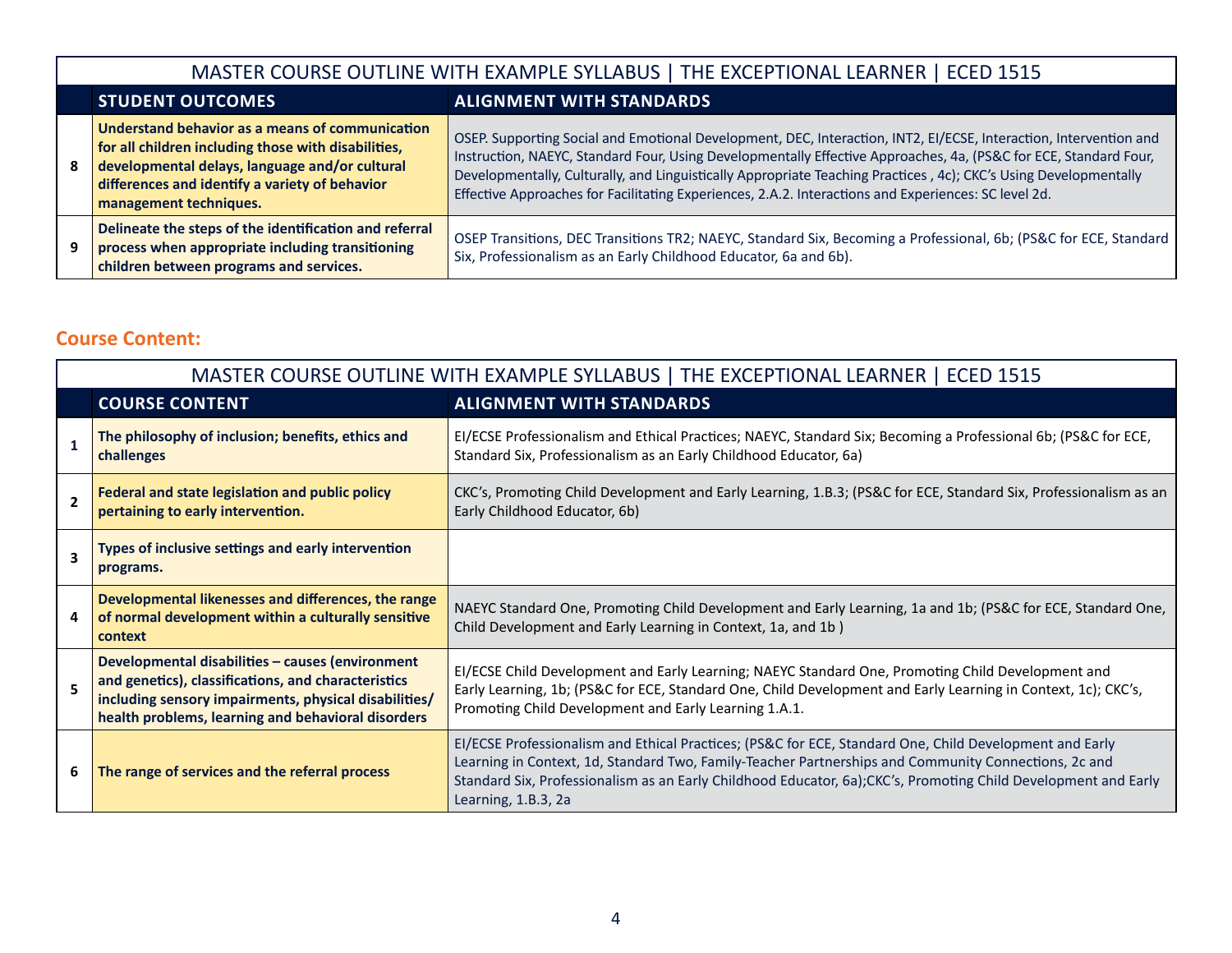|    | MASTER COURSE OUTLINE WITH EXAMPLE SYLLABUS   THE EXCEPTIONAL LEARNER   ECED 1515                                                                                                                                                                                                                                                                                                                                                                                                                                                                |                                                                                                                                                                                                                                                                                                                                                                                                                                                                                                                                                                                                                                                                                                                                                                                                                                                                                                                                                                                             |  |  |  |
|----|--------------------------------------------------------------------------------------------------------------------------------------------------------------------------------------------------------------------------------------------------------------------------------------------------------------------------------------------------------------------------------------------------------------------------------------------------------------------------------------------------------------------------------------------------|---------------------------------------------------------------------------------------------------------------------------------------------------------------------------------------------------------------------------------------------------------------------------------------------------------------------------------------------------------------------------------------------------------------------------------------------------------------------------------------------------------------------------------------------------------------------------------------------------------------------------------------------------------------------------------------------------------------------------------------------------------------------------------------------------------------------------------------------------------------------------------------------------------------------------------------------------------------------------------------------|--|--|--|
|    | <b>COURSE CONTENT</b>                                                                                                                                                                                                                                                                                                                                                                                                                                                                                                                            | <b>ALIGNMENT WITH STANDARDS</b>                                                                                                                                                                                                                                                                                                                                                                                                                                                                                                                                                                                                                                                                                                                                                                                                                                                                                                                                                             |  |  |  |
| 7  | Working with families, parent-teacher<br>communication, and dynamics of families who have<br>children with special needs.                                                                                                                                                                                                                                                                                                                                                                                                                        | OSEP Working with Children and Families from Diverse Backgrounds and Engaging and Communicating with<br>Families; DEC Family F1 and F.6; EI/ECSE Partnering with families (2); NAEYC Standard Two, 2a and 2b and<br>Standard Six, 6d;(Standard Two, Family-Teacher Partnerships and Community Connections, 2b, and Standard<br>Six, Professionalism as an Early Childhood Educator 6a and 6c); CKC's Promoting Child Development and Early<br>Learning, 1.B.3.                                                                                                                                                                                                                                                                                                                                                                                                                                                                                                                              |  |  |  |
| 8  | Assessment and planning individualized goals,<br>working with an IEP/IFSP                                                                                                                                                                                                                                                                                                                                                                                                                                                                        | OSEP Observing and collecting data for progress monitoring, DEC Assessment A9; EI/ECSE Assessment Processes,<br>NAEYC Standard Three, 3a; (PS&C for ECE, Standard Three, Child Observation, Documentation, and Assessment,<br>3a and 3c); CKC Observing, Documenting and Assessing 4.A.3                                                                                                                                                                                                                                                                                                                                                                                                                                                                                                                                                                                                                                                                                                    |  |  |  |
| 9  | <b>Instructional strategies - Zone of Proximal</b><br>Development, scaffolding using task analysis,<br>physical guidance, modeling, prompting, teachable<br>moments, contingent stimulation, and other specific<br>techniques that facilitate learning for children with<br>disabilities and developmental delays.                                                                                                                                                                                                                               | OSEP Intervention and Instruction; Instruction INS4; EI/ECSE Using responsive reciprocal interactions,<br>interventions, and instruction; NAEYC STANDARD Four, 4b; (PS&C for ECE, Standard Four, Developmentally,<br>Culturally, and Linguistically Appropriate Teaching Practices, 4c)                                                                                                                                                                                                                                                                                                                                                                                                                                                                                                                                                                                                                                                                                                     |  |  |  |
| 10 | Planning effective environments, schedules and<br>transitions that support inclusion.                                                                                                                                                                                                                                                                                                                                                                                                                                                            | OSEP Transitions; DEC Transitions TR2; EI/ECSE Using Responsive, reciprocal interactions, interventions, and<br>instruction; NAEYC Standard One, Promoting Child Development and Early Learning, 1b; (PS&C for ECE, Standard<br>One, Child Development and Early Learning in Context, 1c)                                                                                                                                                                                                                                                                                                                                                                                                                                                                                                                                                                                                                                                                                                   |  |  |  |
| 11 | <b>Facilitating development throughout all</b><br>developmental domains, curriculum, and classroom<br>areas for children with disabilities, developmental<br>delays, language/and/or cultural differences:<br>• Adaptive/self-care for independence<br>• Social development and peer interaction, play<br>• Communication skills and language development<br>• Pre-academic learning: cognitive development<br>and literacy<br>• Creative/aesthetic development through the arts<br>• Accommodating and supporting physical/motor<br>development | OSEP Intervention and Instruction, Literacy and STEM, Working with children and families from diverse<br>backgrounds, Supporting Social & Emotional Development; DEC Instruction F1 INS4, INT2; EI/ECSE Using<br>Responsive, reciprocal interactions, interventions & instruction, Interaction, Intervention, Instruction, Application<br>of Curriculum Frameworks in the Planning of Meaningful Learning Experiences; NAEYC Standard Two, Building<br>Family and Community Relationships, 2a, Standard Four, Using Developmentally Effective Approaches, 4a and<br>4b; and Standards Five, Using Content Knowledge to Build Meaningful Curriculum, 5a; (PS&C for ECE, Standard<br>Two, Family-Teacher Partnerships and Community Connections. 2a, Standard Four, Developmentally, Culturally,<br>and Linguistically Appropriate Teaching Practices, 4c, Standard Five, Knowledge, Application, and Integration of<br>Academic Content in the Early Childhood Curriculum, 5b); CKC 5A1, 3A3 |  |  |  |
| 12 | <b>Managing challenging behaviors:</b><br>• Monitoring for analysis and progress<br>• Preventing behavioral problems<br>• Understanding behavior as a means of<br>communication Reducing aggression, tantrums,<br>destructive behavior and non-compliance<br>• Applying strategies - redirection, reminders,<br>choices, and consequences<br>• Understanding behavior modification systems<br>and appropriate application                                                                                                                        | OSEP Supporting social and emotional development; DEC Interaction INT2; EI/ECSE Interaction, Intervention,<br>Instruction; NAEYC Standard Four, Using Developmentally Effective Approaches, 4a; (PS&C for ECE Understand<br>and demonstrate positive, caring, supportive relationships and interactions as the foundation of early childhood<br>educators work with young children, 4a);. CKC Using Developmentally effective approaches 2A2).                                                                                                                                                                                                                                                                                                                                                                                                                                                                                                                                              |  |  |  |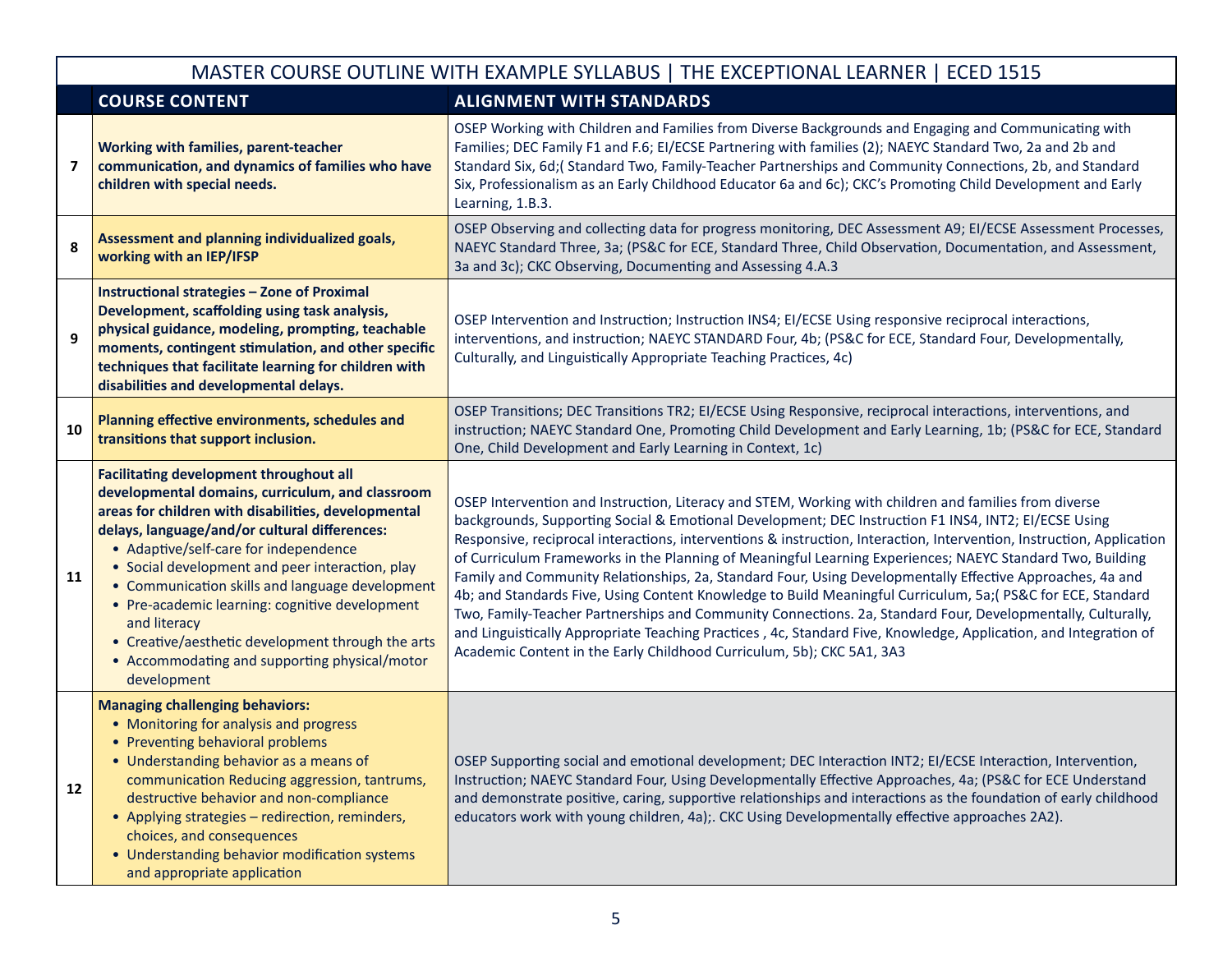| MASTER COURSE OUTLINE WITH EXAMPLE SYLLABUS   THE EXCEPTIONAL LEARNER   ECED 1515  |                                              |  |  |  |  |
|------------------------------------------------------------------------------------|----------------------------------------------|--|--|--|--|
| <b>ALIGNMENT WITH STANDARDS</b><br><b>COURSE CONTENT</b>                           |                                              |  |  |  |  |
| <b>Facilitating and coordinating transitions between</b><br>services and programs. | <b>OSEP Transitions, DEC Transitions TR2</b> |  |  |  |  |

## **STANDARDS**

CT State Core Knowledge and Competencies (CKC)

Division of Early Childhood of the Council for Exceptional Children (DEC)

Early Intervention/Early Childhood Special Education (EI/ECSE)

National Association for the Education of Young Children (NAEYC)

Office of Special Education Programs (OSEP)

Professional Standards and Competencies for Early Childhood Educators (Power to the Profession (P2P) Standards)

## **KEY EXPERIENCES**

- 1. Introduction to the etiology and impact on development of a variety of specific exceptionalities including gifted and talented via discussions, videos, guest speakers and readings such as the DC: 0-5 Manual. *[https://www.zerotothree.org/resources/2221-dc-0-5-manualand](https://www.zerotothree.org/resources/2221-dc-0-5-manual-and-training#chapter-1537)[training#chapter-1537](https://www.zerotothree.org/resources/2221-dc-0-5-manual-and-training#chapter-1537)* (C.O. 1, C.O. 2)
- 2. Introduce and discuss the IDEA legislation including the referral process using a variety of resources. (C.O. 3, C.O. 4)
- 3. Research the range of services for children B-5 and their families including identification, referral and transition between programs and services. (C.O. 4, C.O. 8)
- 4. Analyze an Individualized Education Plan (IEP). (C.O. 3)
- 5. Watch and reflect upon an actual or a mock Pupil Placement Team (PPT) meeting, recognizing the importance of collaborating with parents and other professionals. (C.O. 6)
- 6. Plan adaptations for environments and accommodations for experiences for children with specific exceptionalities. (C.O. 5)
- 7. Plan DAP experiences that are sensitive to diversity in culture, ability and background. (C.O. 7)
- 8. Applying teaching strategies, suggesting activities and modifications, and applying behavior management techniques to hypothetical situations. (C.O. 8)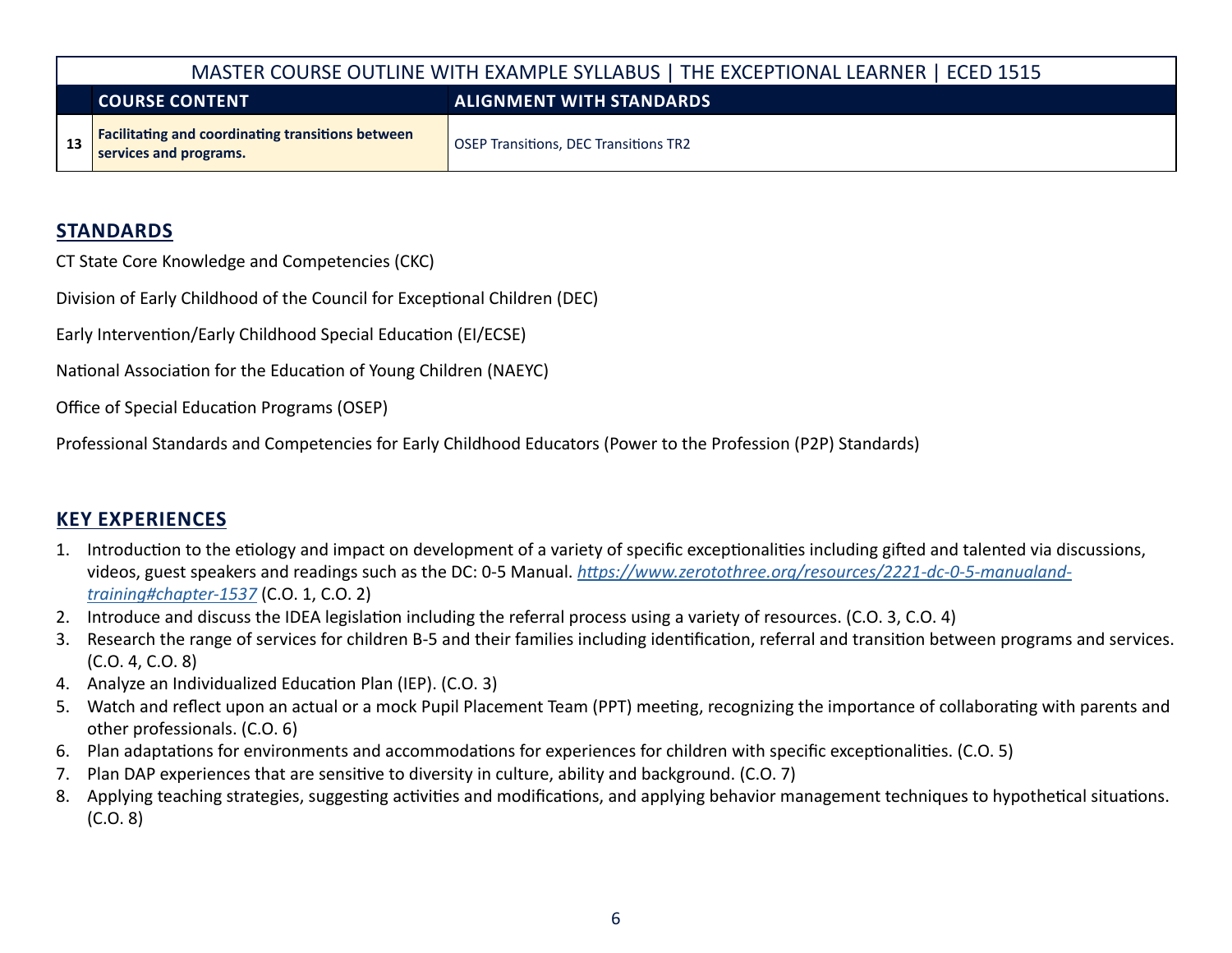# **RESOURCES**

- Joint Position Statement of DEC and NAEYC: *[https://npdci.fpg.unc.edu/sites/npdci.fpg.unc.edu/files/resources/EarlyChildhoodInclusion\\_0.pdf](https://npdci.fpg.unc.edu/sites/npdci.fpg.unc.edu/files/resources/EarlyChildhoodInclusion_0.pdf)*
- Diagnosis vs. Disability Category: Defining Eligibility *[http://cpacinc.org/docs/Diagnosis-vs-Disability-Category.pdf](https://cpacinc.org/docs/Diagnosis-vs-Disability-Category.pdf)*
- Defining Moments New NAEYC Guidance on Including All Children: *[https://npdci.fpg.unc.edu/sites/npdci.fpg.unc.edu/files/resources/NPDCI\\_](https://npdci.fpg.unc.edu/sites/npdci.fpg.unc.edu/files/resources/NPDCI_DVAEYC_Defining-Moments-New-NAEYC-Guidance-5-2011.pdf) [DVAEYC\\_Defining-Moments-New-NAEYC-Guidance-5-2011.pdf](https://npdci.fpg.unc.edu/sites/npdci.fpg.unc.edu/files/resources/NPDCI_DVAEYC_Defining-Moments-New-NAEYC-Guidance-5-2011.pdf)*
- Policy Statement of Inclusion of Children with Disabilities in Early Childhood Programs: *[https://www2.ed.gov/policy/speced/guid/](https://www2.ed.gov/policy/speced/guid/earlylearning/joint-statement-full-text.pdf) [earlylearning/joint-statement-full-text.pdf](https://www2.ed.gov/policy/speced/guid/earlylearning/joint-statement-full-text.pdf)*
- Developmentally Appropriate Practice in Early Childhood Programs Serving Children from Birth through Age 8 *<https://www.naeyc.org/sites/default/files/globally-shared/downloads/PDFs/resources/position-statements/PSDAP.pdf>*

#### **Websites**

- Office of Early Childhood of CT -Resources for ECE: *<http://www.ct.gov/oec/cwp/view.asp?a=4541&q=536726>*
- Standards, Instruction and Assessment Connecticut Early Learning and Development Standards (CT ELDS), DOTS, videos and all resources Guide to the Domains with strategies for all children, those with special needs and DLL's *[http://www.ct.gov/oec/lib/oec/](https://www.ctoec.org/wp-content/uploads/2020/01/CT-ELDS-Supplement-Meaningful-Curriculum.pdf) [GuideToDomainsMar23\\_2016Final.pdf](https://www.ctoec.org/wp-content/uploads/2020/01/CT-ELDS-Supplement-Meaningful-Curriculum.pdf)*
- Building Meaningful Curriculum *<https://www.ctoec.org/wp-content/uploads/2020/01/CT-ELDS-Supplement-Meaningful-Curriculum.pdf>*
- Supporting All Children Using the Connecticut Early Learning and Development Standards- Dual Language Learner *[http://www.ct.gov/oec/lib/](http://www.ct.gov/oec/lib/oec/DualLanguageLearnersFinalMar17_2016.pdf) [oec/DualLanguageLearnersFinalMar17\\_2016.pdf](http://www.ct.gov/oec/lib/oec/DualLanguageLearnersFinalMar17_2016.pdf)*
- Supporting the needs of Diverse Learners: *[https://www.ct.gov/oec/lib/oec/DiverseLearnersApril\\_26\\_2016\\_Finalw.pdf](https://www.ct.gov/oec/lib/oec/DiverseLearnersApril_26_2016_Finalw.pdf)*
- National Association for the Education of Young Children: *<https://www.naeyc.org/>*
- Supporting young children who are dual language learners (DLL's) *<https://wida.wisc.edu/>*
- Center on the Social and Emotional Foundations for Early Learning. *<http://csefel.vanderbilt.edu/>*
- Head Start, Early Childhood Learning and Knowledge Center: Children with Disabilities: *<https://eclkc.ohs.acf.hhs.gov/children-disabilities/article/highly-individualized-teaching-learning>*
- Head Start Center for Inclusion: *<http://headstartinclusion.org/teachers>*
- Milestones in Action Photo Video Library: *<https://www.cdc.gov/ncbddd/actearly/milestones/index.html>*
- Results Matter Video Library: *<http://www.cde.state.co.us/resultsmatter/rmvideoseries>*
- Connect Module5 Assistive Technology *<https://www.connectmodules.dec-sped.org/connect-modules/learners/module-5/>*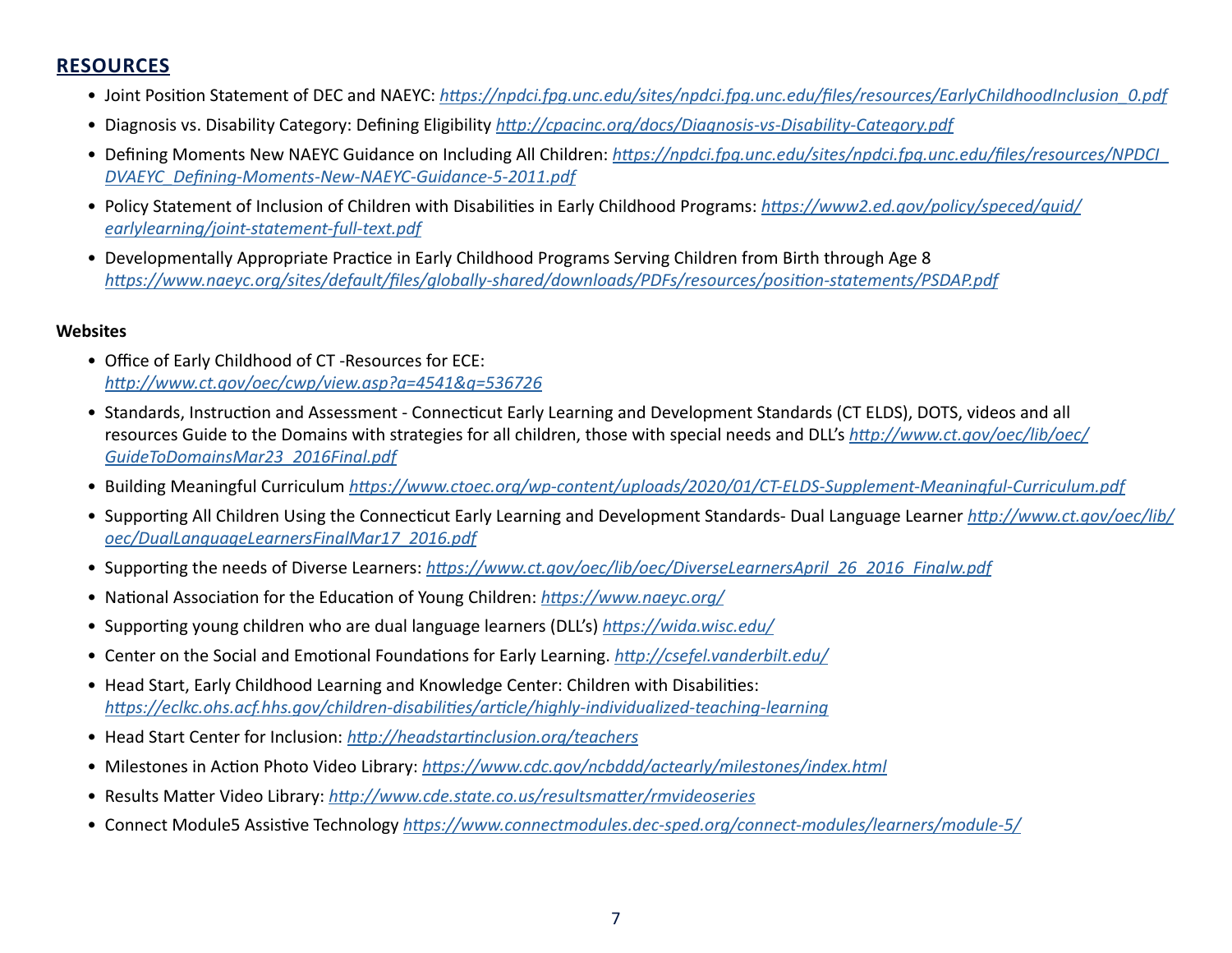#### **Articles**

- Including Children with Special Needs: Is Your Program Ready, Amy Watson and Rebecca McCathren *[https://cispartners.vermont.gov/sites/cis/files/Guidance/Including%20Children%20with%20Special%20Need-%20Are%20You%20and%20](https://cispartners.vermont.gov/sites/cis/files/Guidance/Including%20Children%20with%20Special%20Need-%20Are%20You%20and%20Your%20Childcare%20Program%20Ready%20Section%20C%20Objective%203%20Letter%20A.%20b.pdf) [Your%20Childcare%20Program%20Ready%20Section%20C%20Objective%203%20Letter%20A.%20b.pdf](https://cispartners.vermont.gov/sites/cis/files/Guidance/Including%20Children%20with%20Special%20Need-%20Are%20You%20and%20Your%20Childcare%20Program%20Ready%20Section%20C%20Objective%203%20Letter%20A.%20b.pdf)*
- Preparing Young Children for the Inclusion of Children with Disabilities Into the Classroom: *[https://www.naeyc.org/resources/blog/](https://www.naeyc.org/resources/blog/preparing-young-children-inclusion) [preparingyoung-children-inclusion](https://www.naeyc.org/resources/blog/preparing-young-children-inclusion)*
- Every Child Belongs: Welcoming a Child with a Disability: *<https://www.naeyc.org/resources/pubs/tyc/sep2017/every-child-belongs>*
- Paving the Way to Kindergarten for Young Children with Disabilities, Amanda Fenlon *<https://www.readingrockets.org/article/paving-way-kindergarten-young-children-disabilities>*
- Challenging Common Myths About Young Early Language Learners: *[https://fpg.unc.edu/sites/fpg.unc.edu/files/resources/presentations](https://fpg.unc.edu/sites/fpg.unc.edu/files/resources/presentations-andwebinars/Challenging Common Myths About Young ELLs.pdf)[andwebinars/Challenging Common Myths About Young ELLs.pdf](https://fpg.unc.edu/sites/fpg.unc.edu/files/resources/presentations-andwebinars/Challenging Common Myths About Young ELLs.pdf)*
- Art Activities for All: Adapting Art Projects, Materials and Methods for Students with Disabilities: *<https://www.brighthubeducation.com/special-ed-inclusion-strategies/129110-adapting-art-experiences-for-children-with-physical-disabilities/>*
- Universal Design for Learning in the Early Childhood Classroom *<https://freespiritpublishingblog.com/2018/07/05/universal-design-for-learning-in-the-early-childhood-classroom/>*
- NAEYC articles on Family Engagement: *<https://naeyc.org/resources/topics/family-engagement>*
- Becoming a Culturally Responsive Early Childhood Educator: A Tool to Support Reflection by Teachers Embarking on the Anti-Bias Journey: *[https://nameorg.org/learn/photos/Chen\\_et\\_al.\\_2009\\_Becoming.pdf](https://nameorg.org/learn/photos/Chen_et_al._2009_Becoming.pdf)*
- Transition from Early Intervention to Preschool Special Education Services: *[https://ectacenter.org/~pdfs/decrp/PGP\\_TRN2\\_](https://ectacenter.org/~pdfs/decrp/PGP_TRN2_preschooltokindergarten_2018.pd) [preschooltokindergarten\\_2018.pd](https://ectacenter.org/~pdfs/decrp/PGP_TRN2_preschooltokindergarten_2018.pd)*f
- Pick a Book, Any Book: Using Children's Books to Support Positive Attitudes Toward Peers with Disabilities: *[https://journals.sagepub.com/doi/](https://journals.sagepub.com/doi/pdf/10.1177/1096250613512666) [pdf/10.1177/1096250613512666](https://journals.sagepub.com/doi/pdf/10.1177/1096250613512666)*
- The IEP Guide: *[https://ctserc.org/documents/resources/iep\\_guide\\_page\\_by\\_page.pdf](https://ctserc.org/documents/resources/iep_guide_page_by_page.pdf)*
- Supporting Young Children's IEP Goals In Inclusive Settings Through Embedded Learning Opportunities, Horn, E., Lieber, J., Li, S. M., Sandall, S., & Schwartz, I. (2000). Topics in Early Childhood Special Education, 20, 208–223.

#### **Videos**

- IEP Meetings (PPT) *<https://www.youtube.com/watch?v=ok0irMNfKmY> <https://www.youtube.com/watch?v=MWnbHPMg2EA>*
- Meaningful Inclusion in Early Childhood: *<https://www.youtube.com/watch?v=a2wJqDw9B68>*
- Gifted Children: *<https://www.youtube.com/watch?v=2Je0cl1Qaus>*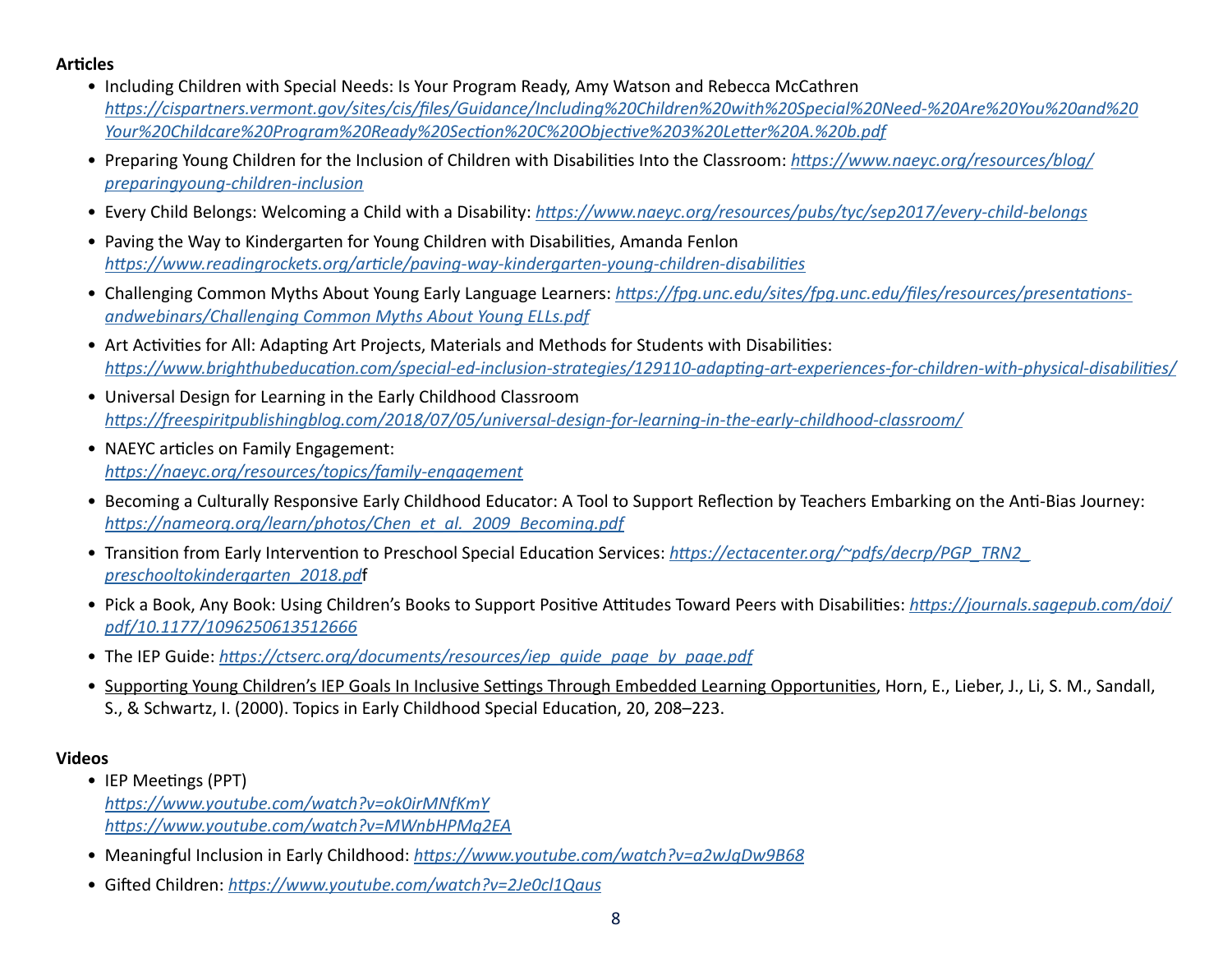- Gifted Types: *<https://www.youtube.com/watch?v=KTvdxzyPVKI>*
- Joseph Renzulli, What Is Giftedness? : *<https://www.youtube.com/watch?v=L8OlKSNQAIU>*
- Including Samuel, *<https://www.includingsamuel.com/video>*
- On Down-Down s Syndrome: *<https://www.youtube.com/watch?v=bEVkbuooXo4>*
- Building on Children's Strengths: *<https://ectacenter.org/decrp/type-pgpractitioner.asp>*
- Identifying Children's Strengths: *[https://ectacenter.org/~pdfs/decrp/PGP\\_ASM5\\_identifyingstrengths\\_2018.pdf](https://ectacenter.org/~pdfs/decrp/PGP_ASM5_identifyingstrengths_2018.pdf)*
- Early Signs of Autism: *<https://www.youtube.com/watch?v=YtvP5A5OHpU&feature=youtu.be>*
- Team Lydia Rose: Supporting Inclusion Everyday in Everyway: *<https://vimeo.com/118072510>*
- Sensory Processing Disorders: *[https://www.youtube.com/watch?v=\\_SSzkA6uTFs&list=PLDA998AC929A52481&index=1](https://www.youtube.com/watch?v=_SSzkA6uTFs&list=PLDA998AC929A52481&index=1)*

#### **Children's Books**

- 25 Amazing Inclusion Books for Children: *<https://adayinourshoes.com/kids-books-inclusion/>*
- 20 Best Books to Celebrate Diversity: *<https://www.thebump.com/a/childrens-books-about-diversity>*

| MASTER COURSE OUTLINE WITH EXAMPLE SYLLABUS   THE EXCEPTIONAL LEARNER   ECED 1515 |                                                                                                                                                                                                                                                                                   |                                                   |                                                                                                                                                                                                                                                                                                      |                                                            |  |
|-----------------------------------------------------------------------------------|-----------------------------------------------------------------------------------------------------------------------------------------------------------------------------------------------------------------------------------------------------------------------------------|---------------------------------------------------|------------------------------------------------------------------------------------------------------------------------------------------------------------------------------------------------------------------------------------------------------------------------------------------------------|------------------------------------------------------------|--|
| <b>DATE</b>                                                                       | <b>TOPIC AND LEARNING ACTIVITY</b>                                                                                                                                                                                                                                                | <b>ALIGNMENT WITH</b><br><b>COURSE OBJECTIVES</b> | <b>ASSIGNMENTS</b>                                                                                                                                                                                                                                                                                   | <b>ALIGNMENT</b><br><b>WITH STUDENT</b><br><b>OUTCOMES</b> |  |
| Week<br>1                                                                         | Introduction to the Course, go over syllabus Introduction<br>to the Individuals with Disabilities Education Act (IDEA).<br>Federal and state legislation and public policy pertaining<br>to early intervention. The philosophy of inclusion,<br>benefits, ethics and challenges.* | 3                                                 | Students will read through the joint position statement of<br>DEC and NAEYC:                                                                                                                                                                                                                         |                                                            |  |
| $\mathbf{2}$                                                                      | Types of inclusive settings and early intervention<br>programs.                                                                                                                                                                                                                   |                                                   | Students will view video on various types of inclusive<br>settings. Reflect on videos.                                                                                                                                                                                                               |                                                            |  |
| 3                                                                                 | The range of services and the referral process.*                                                                                                                                                                                                                                  | 4                                                 | Interview a parent or teacher who has a child with an<br>identified disability to understand the range of services<br>a child can receive in the IEP or IFSP. Or alternatively<br>interview a teacher who has a child in their class with an<br>IEP and determine what services that child receives. | 4                                                          |  |
| 4                                                                                 | Developmental likenesses and differences, the range<br>of normal development within a culturally sensitive<br>context                                                                                                                                                             |                                                   | Look through website for the gifted:                                                                                                                                                                                                                                                                 |                                                            |  |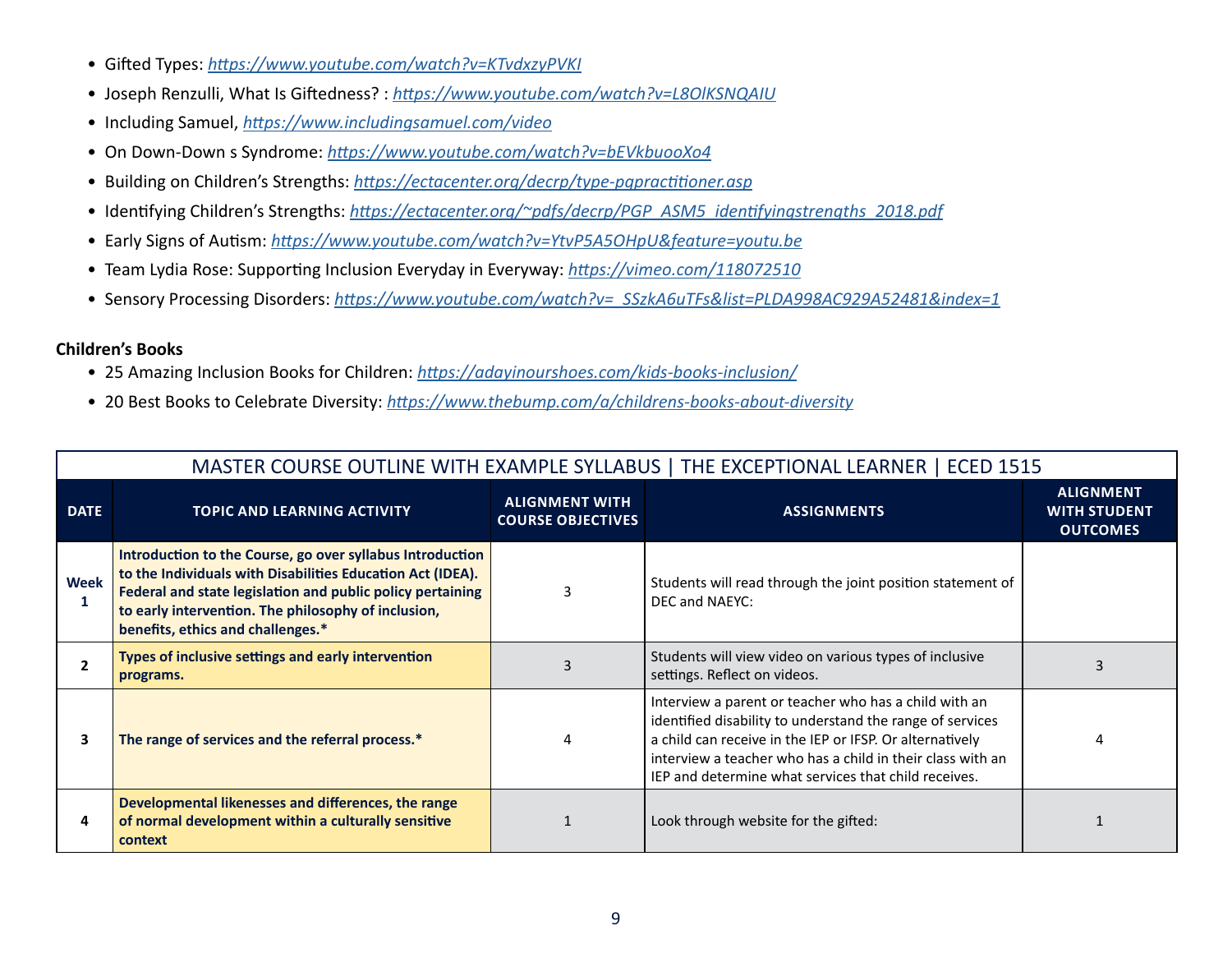|                         |                                                                                                                                                                                                                                                    | MASTER COURSE OUTLINE WITH EXAMPLE SYLLABUS   THE EXCEPTIONAL LEARNER   ECED 1515 |                                                                                                                                                                                                           |                                                            |
|-------------------------|----------------------------------------------------------------------------------------------------------------------------------------------------------------------------------------------------------------------------------------------------|-----------------------------------------------------------------------------------|-----------------------------------------------------------------------------------------------------------------------------------------------------------------------------------------------------------|------------------------------------------------------------|
| <b>DATE</b>             | <b>TOPIC AND LEARNING ACTIVITY</b>                                                                                                                                                                                                                 | <b>ALIGNMENT WITH</b><br><b>COURSE OBJECTIVES</b>                                 | <b>ASSIGNMENTS</b>                                                                                                                                                                                        | <b>ALIGNMENT</b><br><b>WITH STUDENT</b><br><b>OUTCOMES</b> |
| $\overline{\mathbf{5}}$ | <b>Facilitating development throughout all developmental</b><br>domains, curriculum, and classroom areas.<br>Adaptive/self-care for independence. *                                                                                                | $\overline{7}$                                                                    |                                                                                                                                                                                                           | $\overline{7}$                                             |
| $\boldsymbol{6}$        | Social development and peer interaction; play for all<br>children including the gifted.                                                                                                                                                            | $\overline{7}$                                                                    | Read Chapters on Communication                                                                                                                                                                            | $\overline{7}$                                             |
| $\overline{\mathbf{z}}$ | <b>Communication skills and language development for all</b><br>children including gifted.                                                                                                                                                         | $\overline{7}$                                                                    | View video: On Down-Down Syndrome<br>https://www.youtube.com/watch?v=bEVkbuooXo4                                                                                                                          | $\overline{7}$                                             |
| 8                       | Pre-academic learning: cognitive development and<br>literacy for all children including gifted.                                                                                                                                                    | $\overline{7}$                                                                    |                                                                                                                                                                                                           | $\overline{7}$                                             |
| 9                       | Creative/aesthetic development through the arts<br>for all children including gifted. Accommodating and<br>supporting physical/motor development for all children<br>including gifted.                                                             | $\overline{7}$                                                                    | Read the article: Art Activities for All: Adapting Art<br>Projects, Materials and Methods for Students with<br>Disabilities and reflect on how you can use this<br>information in your classroom.         | $\overline{7}$                                             |
| 10                      | Planning effective environments, schedules and<br>transitions that support inclusion. *                                                                                                                                                            | 5                                                                                 | Read the article: Universal Design for Learning in the Early<br>Childhood Classroom<br>https://freespiritpublishingblog.com/2018/07/05/universal-design-for-<br>learning-in-the-early-childhoodclassroom/ | 5                                                          |
| 11                      | Instructional strategies - Zone of Proximal Development,<br>scaffolding using task analysis, physical guidance,<br>modeling, prompting, teachable moments, contingent<br>stimulation, and other specific techniques that facilitate<br>learning. * | $\overline{7}$                                                                    | Explore the Website: https://eclkc.ohs.acf.hhs.gov/children-<br>disabilities/article/highly-individualizedteaching-learning                                                                               | $\overline{7}$                                             |
| 12                      | <b>Understanding behavior as a means of communication</b><br>Reducing aggression, tantrums, destructive behavior<br>and noncompliance.*                                                                                                            | 8                                                                                 | Read Chapters on Behavior<br>Explore the Center on the Social and Emotional<br>Foundations for Early Learning website: http://csefel.<br>vanderbilt.edu/                                                  | 8                                                          |
| 13                      | <b>Managing challenging behaviors: Monitoring for analysis</b><br>and progress Preventing behavioral problems*                                                                                                                                     | 8                                                                                 | D.E.C. Position Statement on Challenging Behaviors<br>https://media.wix.com/ugd/<br>e37417 53702efbaac841229c8cb565025f4ea9.pdf                                                                           | 8                                                          |
| 14                      | Applying strategies - redirection, reminders, choices,<br>and consequences Understanding behavior modification<br>systems and appropriate application.*                                                                                            | $\,8\,$                                                                           | <b>Read Chapter</b>                                                                                                                                                                                       | 8                                                          |
| 15                      | Assessment and planning individualized goals, working<br>with an IEP/IFSP*                                                                                                                                                                         | 3                                                                                 | Prepare for the Mock PPT                                                                                                                                                                                  | 3                                                          |